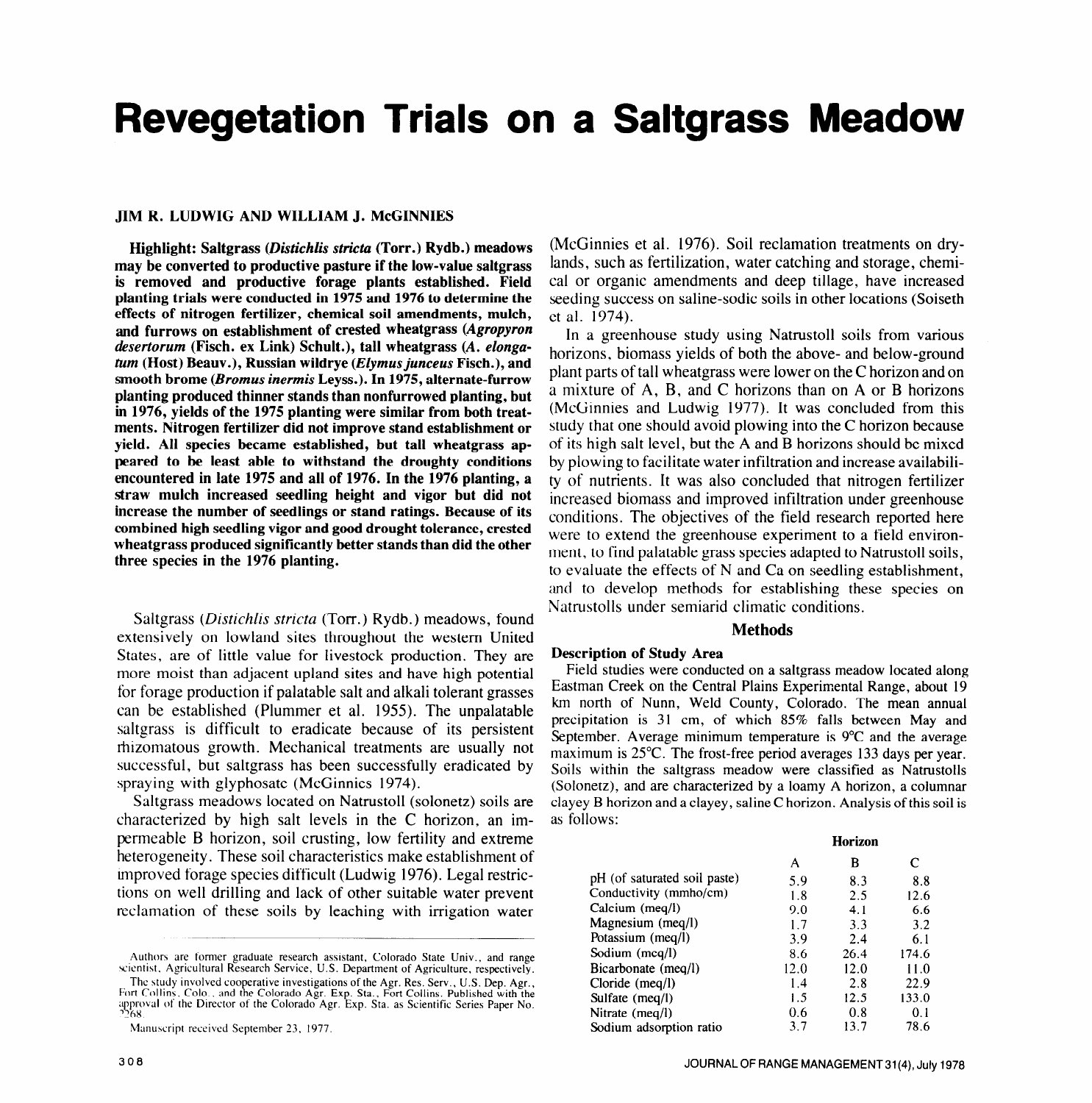Existing dominant species are saltgrass, alkali sacaton (Sporobolus airoides (Torr.) Torr.), western wheatgrass (Agropyron smithii Rydb.), blue grama (Bouteloua *grucilis* (H.B.K.) Lag. ex Steud.), and threadleaf sedge (*Carex filifolia* Nutt.). A permanent water table underlies the area at depths varying from 1 to 4 meters.

### 1975 **Field Plantings**

A previously plowed plot area was sprayed with glyphosate in the summer of 1974 to kill the saltgrass, plowed that fall, and then disked and hand-raked in the spring of 1975. Field plantings of tall wheatgrass *(Agropyron elongutum* (Host) Beauv.), crested wheatgrass (A. *deserrorum* (Fisch. ex Link) Schult.), smooth brome *(Bromus inermis*  Leyss.), and Russian wildrye *(Efymusjunceus* Fisch.) were made on April 21, 1975. These four species had shown promise in adjacent adaptability trials. Two seeding methods, level drilled and alternate furrow (alternating seeded rows in deep furrows and seeded rows on level beds between the furrows) (McGinnies 1972), and two levels of nitrogen, 0 and 1 12 kg N/ha as ammonium nitrate, were used with each species in a randomized complete block design with four replications. The furrows were constructed 15 cm wide and 10 cm deep with a hand-furrower. Seven rows per plot, each 6 m in length and spaced 30 cm apart, of each species were drilled 1.8 cm deep with a cone-type seeder. The seeding rate was one live seed per cm of seeded row. Fertilizer was broadcast. Plots were hand-weeded through the 1975 growing season.

Seedling counts were made on June 11, July 24, and September 20, 1975, on 1.5-m segments in each of four rows of each treatment, or a total of 6 m of row per plot. Soil moisture samples were obtained from level and furrow rows periodically during the growing season at depths of 2.5, 5, and 7.5 cm; the soil was oven-dried and soil moisture as percentage of dry weight of soil was determined. On September 28, 1975, at the end of the first growing season, seedling vigor ratings and stand ratings were visually estimated on all plots. Seedling vigor ratings were made on a scale of 1 to 5, with 1 representing low vigor and 5 representing high vigor. Stand ratings were on a scale from 1 to 10, with 1 representing no plants in the rows and 10 representing a solid row of seedlings. On June 28, 1976, during the second growing season, stands were again rated and above-ground biomass was clipped from all plots and oven-dried.

# 1976 Field **Plantings**

The study location used in the 1976 field plantings was in the same enclosure as that used for the 1975 plantings. On April 16, 1976, each of the same four species was drilled to a depth of 1.8 cm in each plot

with a cone-type seeder into a row 37 m long and spaced 46 cm from the adjacent row. The rows were split into 6-m-long treatment segments. Soil treatments consisted of a control, 3,360 kg/ha straw mulch, 112 kg N/ha as ammonium nitrate, 112 kg N/ha as calcium nitrate, 176 kg Ca/ha as calcium chloride and 307 kg Cl/ha as potassium chloride applied as split plots with six replications. The calcium chloride was used as a chemically equivalent Ca comparison against calcium nitrate, and the potassium chloride was used as a chemically equivalent chloride comparison against calcium chloride. The straw mulch was held in place with chicken wire and the chemical soil amendments were broadcast. An herbicide (2,4-D amine) was sprayed on the plots to control weeds.

Seedling counts were made on June 7, July 19, and September 15, 1976, on a 3-m segment of each row in all treatments. At the end of the growing season, on September 15, seedling height measurements, seedling vigor ratings, and stand ratings were made for all plots.

All data were evaluated by using conventional analysis of variance techniques. The Student-Newman-Keul multiple range test was used at the 1% confidence level to test all significant main treatment effects.

# **Results and Discussion**

Extreme variability in establishment was observed on the plot area for both 1975 and 1976 seeding trials. This variability was noticeable not only among individual plots and replications, but within the plots and subplots themselves. Because of the extreme variations in thickness of A horizon and depth to the C horizon (McGinnies et al. 1976), plowing brought patches of the C horizon to the surface, which caused the locally thinner stands and reduced yields.

Precipitation for the month of May in 1975 exceeded and in 1976 equaled long-term average of 6 cm. In both years, precipitation for the period June-July-August was 11 cm while the long-term average was 15 cm; however, plant growing conditions during this 3-month period were even poorer than one might expect from the 4-cm precipitation deficit.

### 1975 **Field Plantings**

The average number of seedlings in the level plots was significantly greater than in the alternate-furrow plots on all dates (Table 1). The alternate-furrow plots had a lower stand rating for 1975 than did the level plots. However, in 1976, the level plots did not differ significantly from the alternate-furrow

**Table 1. Effect of species and method of seeding on number of seedlings per 30 cm of row at 51,94, and 152 days after planting during the 1975 growing season, seedling vigor rating** and **stand rating measured during 1975 and stand rating and herbage biomass measured during 1976. (Seeded April 21,1975.)** 

| Stand measurement           |                        |                      | Species            |                       |                 |                    |                                         |
|-----------------------------|------------------------|----------------------|--------------------|-----------------------|-----------------|--------------------|-----------------------------------------|
|                             | Days after<br>Planting | Method of<br>Seeding | Tall<br>wheatgrass | Crested<br>wheatgrass | Smooth<br>brome | Russian<br>wildrye | Mean                                    |
| Number of seedlings         | 51                     | Level<br>Alt. fur.   | 17.9<br>13.0       | 14.4<br>10.8          | 15.5<br>11.0    | 14.8<br>9.7        | 15.7a <sup>1</sup><br>11.1 <sub>b</sub> |
|                             | 94                     | Level<br>Alt. fur.   | 13.0<br>9.1        | 10.7<br>7.7           | 12.7<br>8.1     | 10.9<br>8.2        | 11.8a<br>8.3 <sub>b</sub>               |
| Seedling vigor rating       | 152                    | Level<br>Alt. fur.   | 8.8<br>6.5         | 7.5<br>5.4            | 6.9<br>4.7      | 8.3<br>6.3         | 7.8a<br>5.7 <sub>b</sub>                |
|                             | 152                    | Level<br>Alt. fur.   | 3.0<br>3.1         | 2.4<br>2.2            | 2.9<br>2.6      | 3.0<br>2.9         | 2.8a<br>2.7a                            |
| Stand rating                | 152                    | Level<br>Alt. fur.   | 7.3<br>5.8         | 6.4<br>4.1            | 6.6<br>4.8      | 7.0<br>5.4         | 6.8a<br>5.0 <sub>b</sub>                |
| Stand rating                | (1976)                 | Level<br>Alt. fur.   | 4.5<br>4.3         | 6.0<br>4.7            | 4.5<br>5.3      | 6.5<br>5.2         | 5.4a<br>4.9a                            |
| Herbage biomass $(Kg/ha)^2$ | (1976)                 | Level<br>Alt. fur.   | 490<br>850         | 840<br>1050           | 460<br>630      | 540<br>600         | 580a<br>780a                            |

**' Treatment means within each counting date and stand measurement with the same letter are not significantly different at the 0.01 level. ' Oven dry.**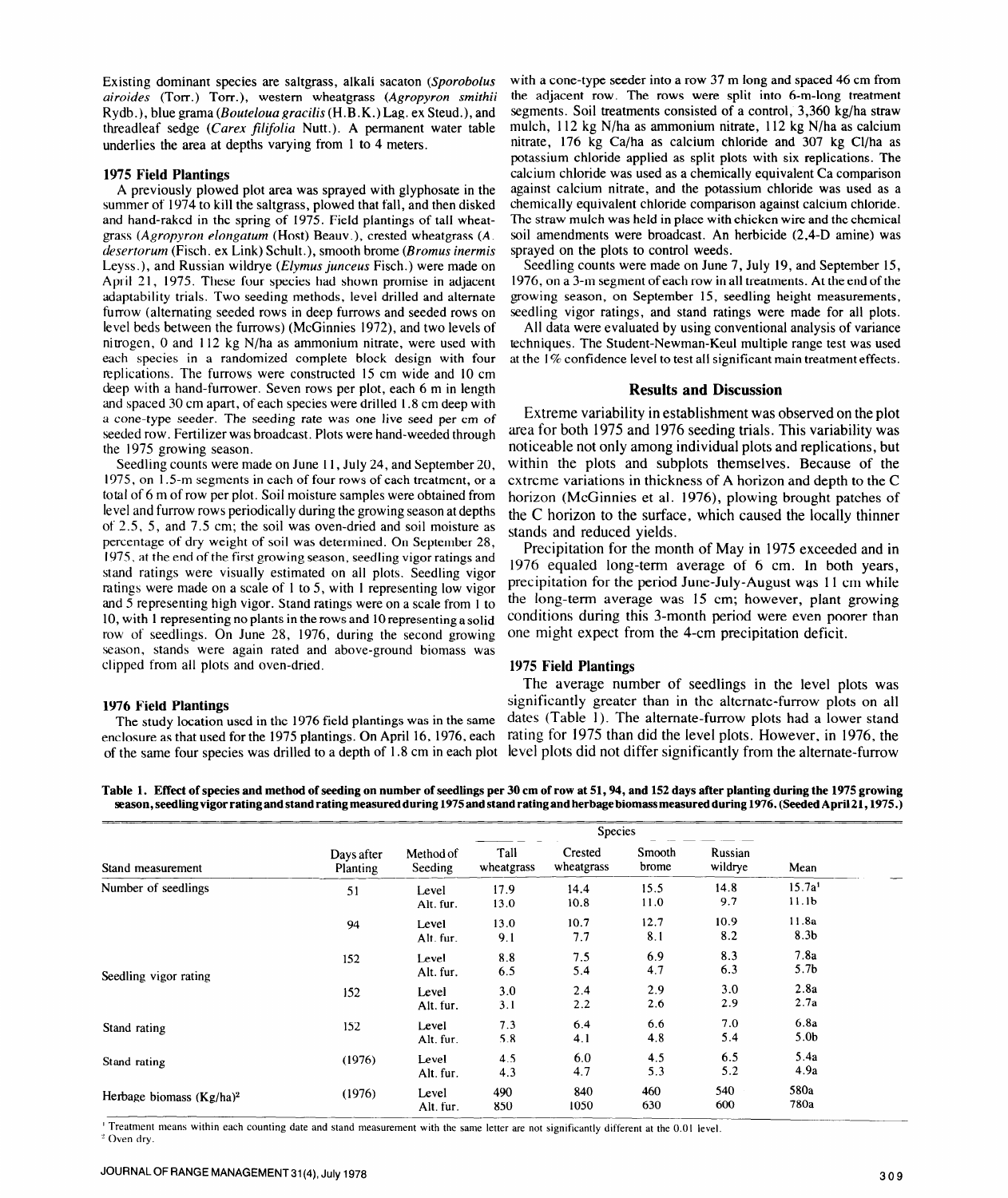in stand rating and herbage biomass (Table 1). Addition of nitrogen fertilizer had no effect on average seedling numbers at any date (Table 2). Nitrogen fertilizer did not significantly increase seedling vigor, stand rating, or herbage biomass.

In a study on abandoned cropland of Oklahoma, Bryan and McMurphy (I 968) reported that fertilization did not improve the stand establishment of certain range grasses but did increase forage yield in the second year after planting. Nitrogen fertilizer did not produce any increase in herbage biomass in our study, possibly because of the dry growing season in 1976. As the growing season progressed, numbers of seedlings per 30 cm of row declined for all species.

Species results were less consistent. In 1975, Russian wildrye had the highest stand rating and crested wheatgrass produced the greatest herbage biomass, but these differences were not statistically significant. No significant difference in stand rating or herbage biomass in 1976 resulted from the addition of nitrogen (Table 2).

Soil moisture data were evaluated after precipitation events that exceeded 1.7 cm to determine the ability of furrows to increase soil moisture. Only four precipitation events had sample data immediately before and after the events. The average soil moisture percentage for these four major precipitation events were as follows:

|        | <b>Furrow</b> |       |
|--------|---------------|-------|
|        | bottom        | Level |
| Before | 12.2          | 11.3  |
| A fter | 16.3          | 15.1  |

These determinations indicated no trend toward increased soil moisture retention in furrows.

Any beneficial effect of moisture accumulation in the furrows was offset by soil that washed into the furrows and covered the seed too deeply for satisfactory emergence. Seedling counts in

furrows were significantly lower than those on the intervening beds. McGinnies (1972) used the alternate-furrow system for control of wind erosion., and reported that planting in furrows resulted in poorer stands on upland sites. Results from the 1975 planting on the saltgrass meadow were similar to the earlier results on the upland sites.

Plummer et al. (1955) suggested that tall wheatgrass was a most desirable species to plant under saline conditions. When compared to the other species we planted in1975, it produced similar seedling numbers, seedling vigor, and stand ratings. However, during the 1976 growing season, tall wheatgrass appeared to be dying out in what we had previously thought to be well-established stands. Although tall wheatgrass is salt tolerant (McGinnies and Ludwig 1977), it apparently is not as drought tolerant as the other three grasses. The roots apparently were unable to reach permanently moist soil in 1975 and thus were not able to survive the drought in 1976. However, the stands of crested wheatgrass and Russian wildrye persisted well in spite of below-average precipitation.

# **1976 Field Plantings**

The addition of calcium, nitrogen, and mulch have been reported to improve seeded stands on solonetz soils (Toogood and Cairns 1973; Soiseth et al. 1974). In our 1976 field plantings, neither chemical soil amendments nor mulch had any significant effect on numbers of seedlings except that calcium chloride reduced seedling numbers at 51 days after planting (Table 3). The number of seedlings of crested wheatgrass was significantly greater than the number of the other three species on the last two counting dates (Table 4).

Seedling vigor ratings and heights were significantly better on the straw mulch treatment than on all other treatments (Table 3). Height and vigor of seedlings with the chemical amendments did not differ significantly and were no better than

**Table 2. Effect of species and fertilized treatments on number of seedlings per 30 cm of row at 51,94, and 152 days after planting during the 1975 growing**  ble 2. Effect of species and lettinged treatments on number of seedlings per 50 cm of row at 51, 94, and 152 days after planting during the 1975 growing season; seedling vigor rating and stand rating measured during 1975; and stand rating and herbage biomass measured during 1976. (Seeded April 21, 1975.)

| Stand measurement                    |                        |                                     | Species               |                                   |                                   |                                   |                             |
|--------------------------------------|------------------------|-------------------------------------|-----------------------|-----------------------------------|-----------------------------------|-----------------------------------|-----------------------------|
|                                      | Days after<br>planting | Fertilizer<br>treatment<br>(KgN/ha) | Tall<br>wheatgrass    | Crested<br>wheatgrass             | Smooth<br>brome                   | Russian<br>wildrye                | Mean                        |
| Number of seedlings                  | 51                     | 0<br>112<br>Mean                    | 15.9<br>15.1<br>15.5a | 12.0<br>13.3<br>12.7 <sub>b</sub> | 13.3<br>13.2<br>13.3 <sub>b</sub> | 12.9<br>11.6<br>12.2 <sub>b</sub> | 13.5a <sup>1</sup><br>13.3a |
|                                      | 94                     | $\bf{0}$<br>112<br>Mean             | 11.4<br>10.8<br>11.1a | 9.0<br>9.4<br>9.2 <sub>b</sub>    | 11.0<br>9.8<br>10.4ab             | 9.5<br>9.7<br>9.6ab               | 10.2a<br>9.9a               |
|                                      | 152                    | $\bf{0}$<br>112<br>Mean             | 7.7<br>7.6<br>7.7a    | 6.6<br>6.2<br>6.4ab               | 6.7<br>4.9<br>5.8b                | 7.3<br>7.3<br>7.3ab               | 7.1a<br>6.5a                |
| Seedling vigor rating                | 152                    | $\bf{0}$<br>112<br>Mean             | 3,4<br>2.8<br>3.1a    | 2.3<br>2.2<br>2.3a                | 3.3<br>2.2<br>2.8a                | 3.1<br>2.8<br>3.0a                | 3.0a<br>2.5a                |
| Stand rating                         | 152                    | $\bf{0}$<br>112<br>Mean             | 6.8<br>6.3<br>6.6a    | 5.4<br>5.1<br>5.3a                | 6.4<br>5.0<br>5.7a                | 6.4<br>5.9<br>6.2a                | 6.3a<br>5.6a                |
| Stand rating                         | (1976)                 | $\bf{0}$<br>112<br>Mean             | 5.2<br>3.6<br>4.4a    | 5.1<br>5.6<br>5.4a                | 5.6<br>4.1<br>4.9a                | 5.9<br>5.8<br>5.9a                | 5.5a<br>4.8a                |
| Herbage biomass (kg/ha) <sup>2</sup> | (1976)                 | $\bf{0}$<br>112<br>Mean             | 860<br>480<br>670a    | 840<br>1050<br>950a               | 650<br>440<br>550a                | 620<br>530<br>580a                | 740a<br>620a                |

<sup>1</sup> Species and fertilizer means within each counting date and stand measurement associated with the same letter and not significantly different at the 0.01 level. <sup>2</sup> Oven dry.